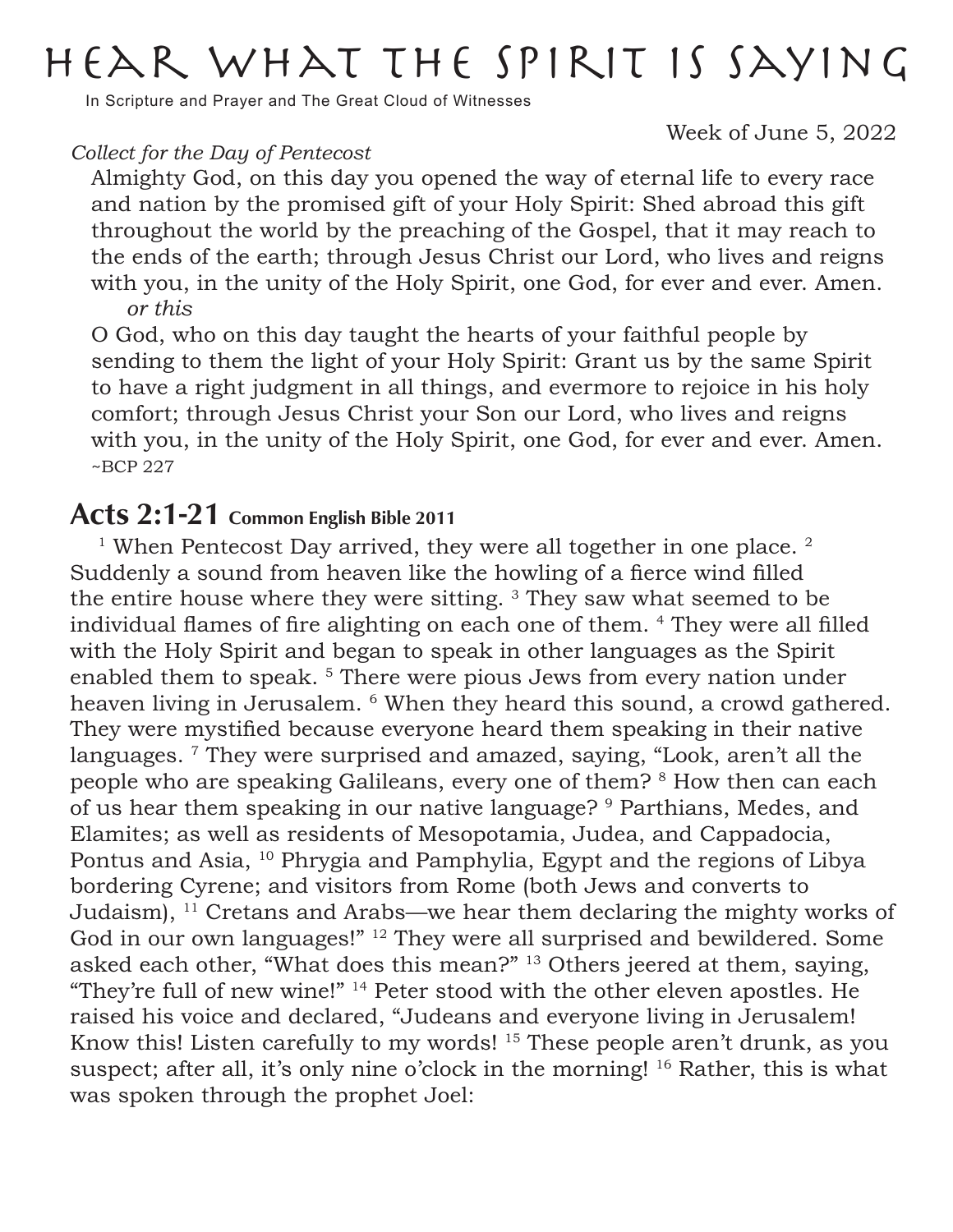<sup>17</sup> In the last days, God says, I will pour out my Spirit on all people. Your sons and daughters will prophesy. Your young will see visions. Your elders will dream dreams. <sup>18</sup> Even upon my servants, men and women, I will pour out my Spirit in those days, and they will prophesy. 19 I will cause wonders to occur in the heavens above and signs on the earth below, blood and fire and a cloud of smoke. 20 The sun will be changed into darkness, and the moon will be changed into blood, before the great and spectacular day of the Lord comes. 21 And everyone who calls on the name of the Lord will be saved.

## Romans 8:14-17 New Jerusalem Bible 1985

 $14$  All who are guided by the Spirit of God are sons of God;  $15$  for what you received was not the spirit of slavery to bring you back into fear; you received the Spirit of adoption, enabling us to cry out, 'Abba, Father!' 16 The Spirit himself joins with our spirit to bear witness that we are children of God. <sup>17</sup> And if we are children, then we are heirs, heirs of God and jointheirs with Christ, provided that we share his suffering, so as to share his glory.

## **John 14:8-17, 25-27** New Revised Standard Version 1989

<sup>8</sup>Philip said to Jesus, "Lord, show us the Father, and we will be satisfied." 9Jesus said to him, "Have I been with you all this time, Philip, and you still do not know me? Whoever has seen me has seen the Father. How can you say, 'Show us the Father'? <sup>10</sup>Do you not believe that I am in the Father and the Father is in me? The words that I say to you I do not speak on my own; but the Father who dwells in me does his works. 11Believe me that I am in the Father and the Father is in me; but if you do not, then believe me because of the works themselves."

 $12$ <sup>2</sup>Very truly, I tell you, the one who believes in me will also do the works that I do and, in fact, will do greater works than these, because I am going to the Father. 13I will do whatever you ask in my name, so that the Father may be glorified in the Son. 14If in my name you ask me for anything, I will do it."

<sup>15</sup> "If you love me, you will keep my commandments. <sup>16</sup>And I will ask the Father, and he will give you another Advocate, to be with you forever. <sup>17</sup>This is the Spirit of truth, whom the world cannot receive, because it neither sees him nor knows him. You know him, because he abides with you, and he will be in you."

<sup>2</sup>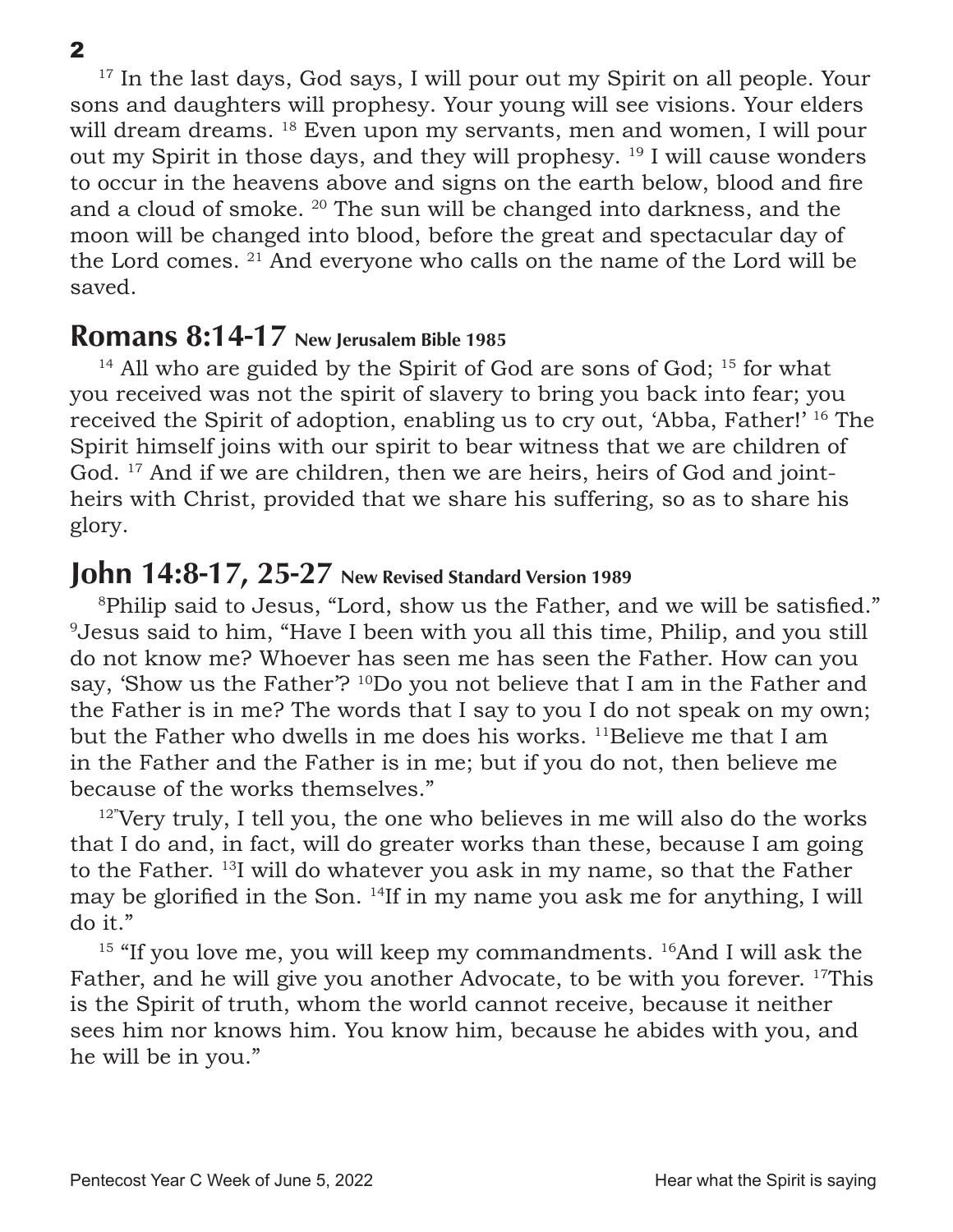<sup>25</sup>I have said these things to you while I am still with you.  $^{26}$ But the Advocate, the Holy Spirit, whom the Father will send in my name, will teach you everything, and remind you of all that I have said to you. 27Peace I leave with you; my peace I give to you. I do not give to you as the world gives. Do not let your hearts be troubled, and do not let them be afraid.]

## Psalm 104:25-35, 37 1979 BCP 736-37

| 25 | O Lord, how manifold are your works! *                             |
|----|--------------------------------------------------------------------|
|    | in wisdom you have made them all;                                  |
|    | the earth is full of your creatures.                               |
| 26 | Yonder is the great and wide sea with its living things            |
|    | too many to number, *                                              |
|    | creatures both small and great.                                    |
| 27 | There move the ships, and there is that Leviathan, *               |
|    | which you have made for the sport of it.                           |
| 28 | All of them look to you * to give them their food in due season.   |
| 29 | You give it to them; they gather it; *                             |
|    | you open your hand, and they are filled with good things.          |
| 30 | You hide your face, and they are terrified; *                      |
|    | you take away their breath, and they die and return to their dust. |
| 31 | You send forth your Spirit, and they are created; *                |
|    | and so you renew the face of the earth.                            |
| 32 | May the glory of the Lord endure for ever; *                       |
|    | may the Lord rejoice in all his works.                             |
| 33 | He looks at the earth and it trembles; *                           |
|    | he touches the mountains and they smoke.                           |
| 34 | I will sing to the Lord as long as I live; *                       |
|    | I will praise my God while I have my being.                        |
| 35 | May these words of mine please him; * I will rejoice in the Lord.  |
| 37 | Bless the Lord, O my soul. * Hallelujah!                           |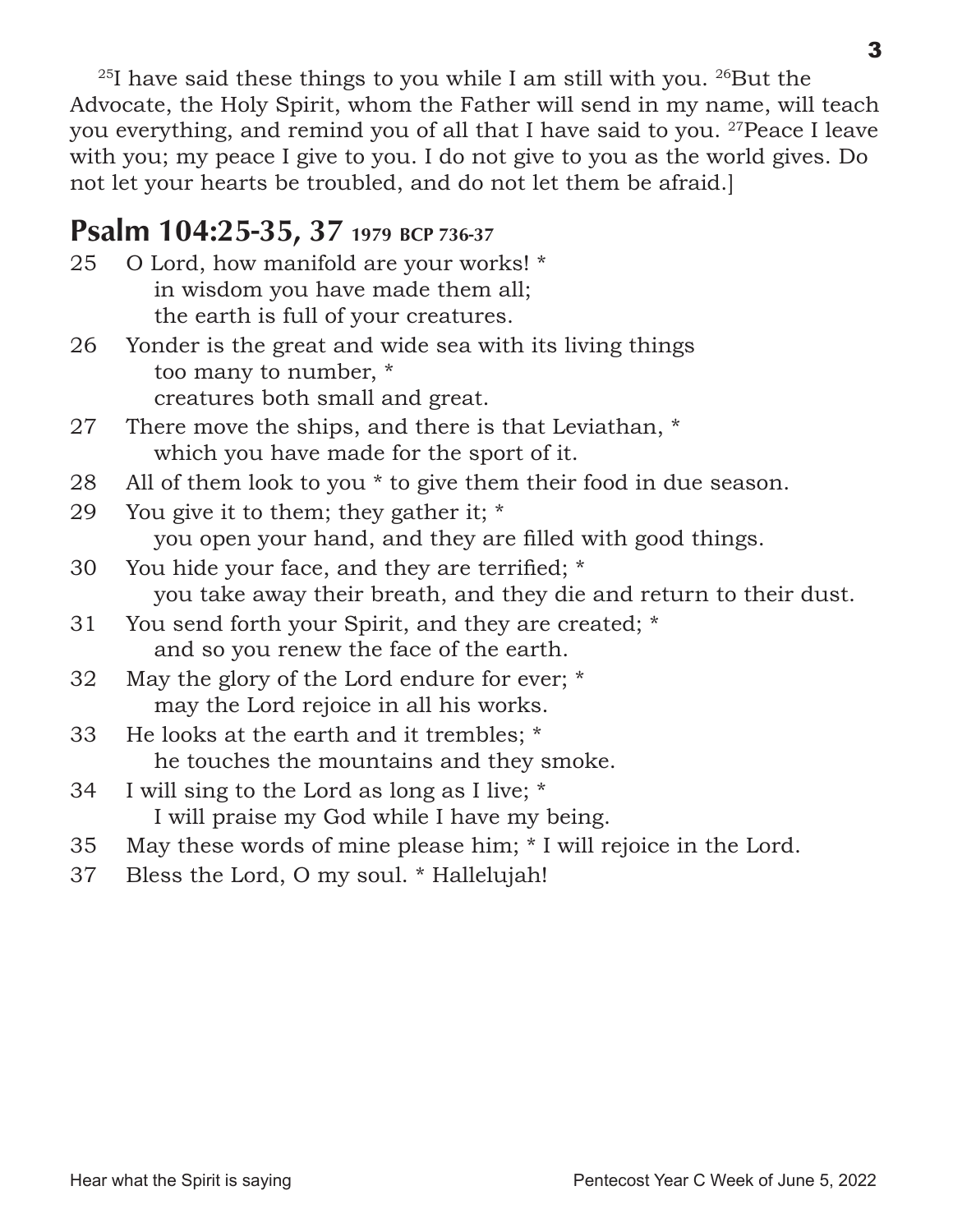

## Acts 2:1-21: A Pastoral Perspective

4

*By Michael Jinkins, Academic Dean and Professor of Pastoral Theology, Austin Presbyterian*

In the 1990s, the late Arthur Schlesinger Jr., the historian and public intellectual, raised a concern about the looming Balkanization of American society. Tribal interests and ethnic identities, he feared, would unravel the fragile bonds of unity in culture. People of differing ethnicities, races, and languages crowded together onto the same small plot of real estate spelled trouble with a capital T for Schlesinger. He feared the kind of social disintegration that occurred in the former Yugoslavia and led to ethnic cleansing. "Unless a common purpose binds them together, tribal hostilities will drive them apart," he wrote.1

In light of tensions around the world, Schlesinger's concerns must be taken seriously. In light of today's text, however, his concerns need not paralyze us in anxiety or restrain us from both taking seriously and celebrating the rich diversity of God's world.

The text startles us with a scene of almost unimaginable liveliness verging on chaos: sound like the rush of a mighty wind filled the whole house; tongues of fire appeared among the people; and as the crowd was filled with the Spirit of God, they spoke a cacophony of languages. Galileans, Parthians, Medes … a roll call of peoples all represented in the crush of humanity as the winds of God's Spirit blew and the ecstatic fire spread.

At the heart of this text, however, we do not find a historian terrified about diversity, but witnesses "bewildered," then "amazed and astonished," because each person heard and understood what was said in his or her own language. In a breathtaking reversal of the story of the tower of Babel, when proud humanity was divided by the plurality of languages (Gen. 11:1– 9), Pentecost represents the inbreaking of God's purposes for all humanity, bringing humanity together in understanding, despite their differences. Even as Genesis begins with the stunning good news that humanity was created in the image of God (Gen. 1:26–27) and that our highest purpose lies in trusting God—a trust violated in inappropriate self-confidence and independence at Babel—Pentecost tells us the good news that our humanity, ruined and distorted in our distrust, has been restored in Jesus Christ. The Spirit that animated his life, that united him to God the Father and empowered him to be fully the human image of God, is now shared with us. Thus the cacophony of voices becomes a chorus of praise, babble

Pentecost Year C Week of June 5, 2022 **Hear what the Spirit is saying**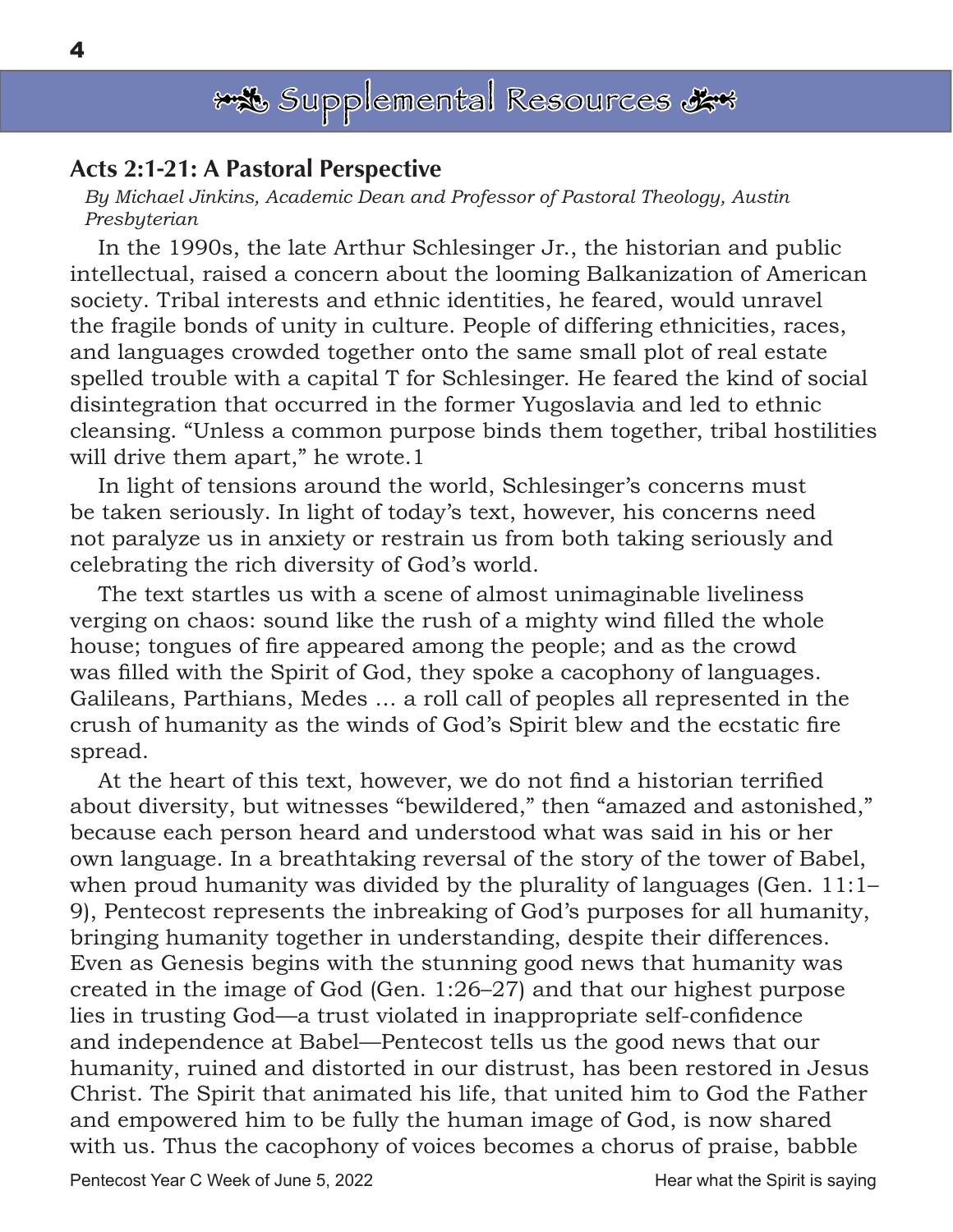becomes communication, and community is fashioned out of potential adversaries.

Not everyone, even on the day of Pentecost, was convinced that a good thing was happening among those who were caught up in the Spirit of God. Some, in their amazement, were ready to attribute the ecstasy to God, while others simply thought the disciples and other visitors were drunk. When Peter stood to preach, at the climax of this scene, he moved quickly to disabuse those who were muttering: "They are drunk with new wine." No, said Peter, these people are not drunk. They are the living fulfillment of the long promise of God. God's Word is being heard, God's Spirit is being shared, and God's communion is being brought into existence among humanity here and now.

The prophetic poetry of Joel is pressed into the service of a new vision made necessary by God's incarnation in Jesus of Nazareth and God's coming among the people of the Spirit. The perils of Balkanization are abundantly real, terrifyingly real: genocide, under the euphemism of ethnic cleansing, lurks under the mantle of religious and tribal purity; fanatic nationalism, under the misnomer of patriotism, lures even the most settled souls and devoted spirits of fellow citizens. And so people fear difference, otherness, the strangeness of the stranger. But the real threat of Balkanization lies not in the differences that God has woven into all parts of God's creation, including humanity. The great danger of Balkanization lies in any group's lust to power over others, its insistence that its identity alone reflects God's nature and God's way, its demand that the otherness of others be erased from the pages of history or from the face of the earth.

What was lost upon generations of persons of faith is recovered in the pages of the Acts of the Apostles, that the image of God is not something that adheres to the singular individual, as though God were a windowless monad, singular and distant, in whose image we were created in arrogant isolation. The image of God in which we were created is the image of the triune God of grace, as G. K. Chesterton observed, "a God of Love against a God of colourless and remote cosmic control." When we say God the Trinity, we are saying that God is in God's own being, a "Holy family."2 In the image of the God who, as Father, Son, and Holy Spirit, is eternal and living community, differentiated in person, united in love, we are ourselves created for community, and never fully live in God's image until we live in communion. Communion assumes difference—not uniformity, not conformity to a single idealized form of life, or nationality, or ethnicity, or tribe.

Peter's sermon reminds us of the promise of God—prophesied, envisioned, dreamed of, and longed for from long ages hence—that the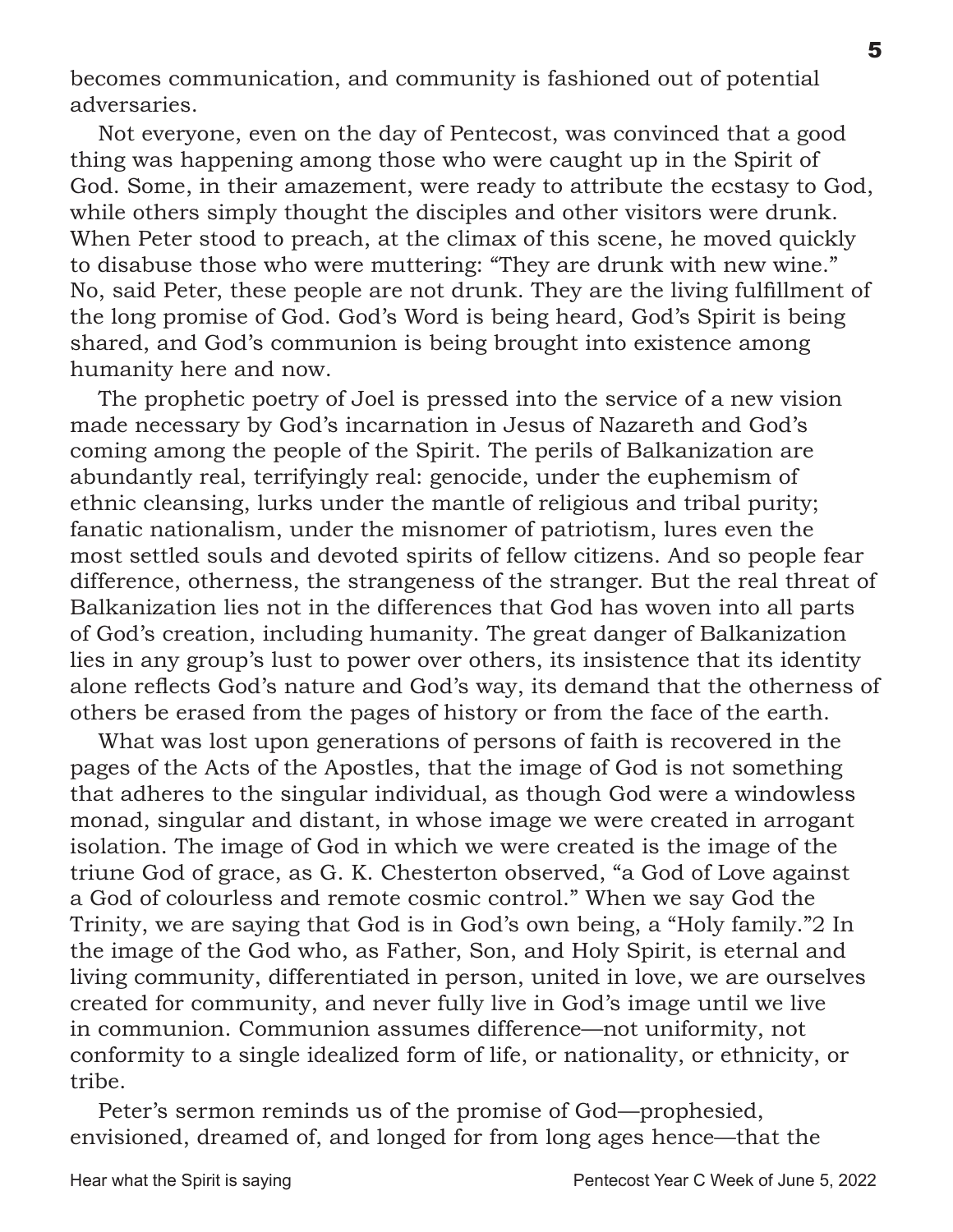Spirit, the living presence of the eternal God, would pour down upon all humanity, and "then everyone who calls on the name of the Lord shall be saved," in whatever languages they may use, by whatever names they may be called. Peter conjures up Joel's vision of heavenly portents and earthly wonders, sun turned to darkness and moon to blood, signs of the coming of the Lord's great and glorious day, the day that, Peter will soon tell this crowd, has already dawned in Jesus Christ, the same Christ whose Spirit blows through the house in which they are standing, whose fiery love created a community where only strangers stood before.

David L. Bartlett and Barbara Brown Taylor, eds., *Feasting on the Word: Preaching the Revised Common Lectionary: Year C, vol. 2* (Louisville, KY: Westminster John Knox Press, 2009)



## God's Covenant

God made a covenant with us. The word covenant means "coming together." God wants to come together with us. In many of the stories in the Hebrew Bible, we see that God appears as a God who defends us against our enemies, protects us against dangers, and guides us to freedom. God is God-for-us. When Jesus comes a new dimension of the covenant is revealed. In Jesus, God is born, grows to maturity, lives, suffers, and dies as we do. God is God-with-us. Finally, when Jesus leaves he promises the Holy Spirit. In the Holy Spirit, God reveals the full depth of the covenant. God wants to be as close to us as our breath. God wants to breathe in us, so that all we say, think, and do is completely inspired by God. God is Godwithin-us. Thus, God's covenant reveals to us how much God loves us.

> Nouwen, Henri J. M.. *Bread for the Journey: A Daybook of Wisdom and Faith* (p. 65). HarperCollins. Kindle Edition.

## Gifts and Fruit of the Holy Spirit

**1830** The moral life of Christians is sustained by the gifts of the Holy Spirit. These are permanent dispositions which make man docile in following the promptings of the Holy Spirit.

**1831** The seven gifts of the Holy Spirit [Isaiah 11:2](https://www.biblegateway.com/passage/?search=is%2011%3A2&version=NRSV,NABRE,NIV) are wisdom, understanding, counsel, fortitude, knowledge, piety, and fear of the Lord. They belong in their fullness to Christ, Son of David. They complete and perfect the virtues of those who receive them. They make the faithful docile in readily obeying divine inspirations.

**1832** The fruits of the Spirit [Galatians 5:22-23](https://www.biblegateway.com/passage/?search=gal+5%3A22-23&version=NRSV;NABRE;NIV) are perfections that the Holy Spirit forms in us as the first fruits of eternal glory. The tradition of the Church lists twelve of them: "charity, joy, peace, patience, kindness, goodness, generosity, gentleness, faithfulness, modesty, self-control, chastity."

> Catholic Church, *Catechism of the Catholic Church, 2nd Ed*. (Washington, DC: United States Catholic Conference, 2000), 450–451.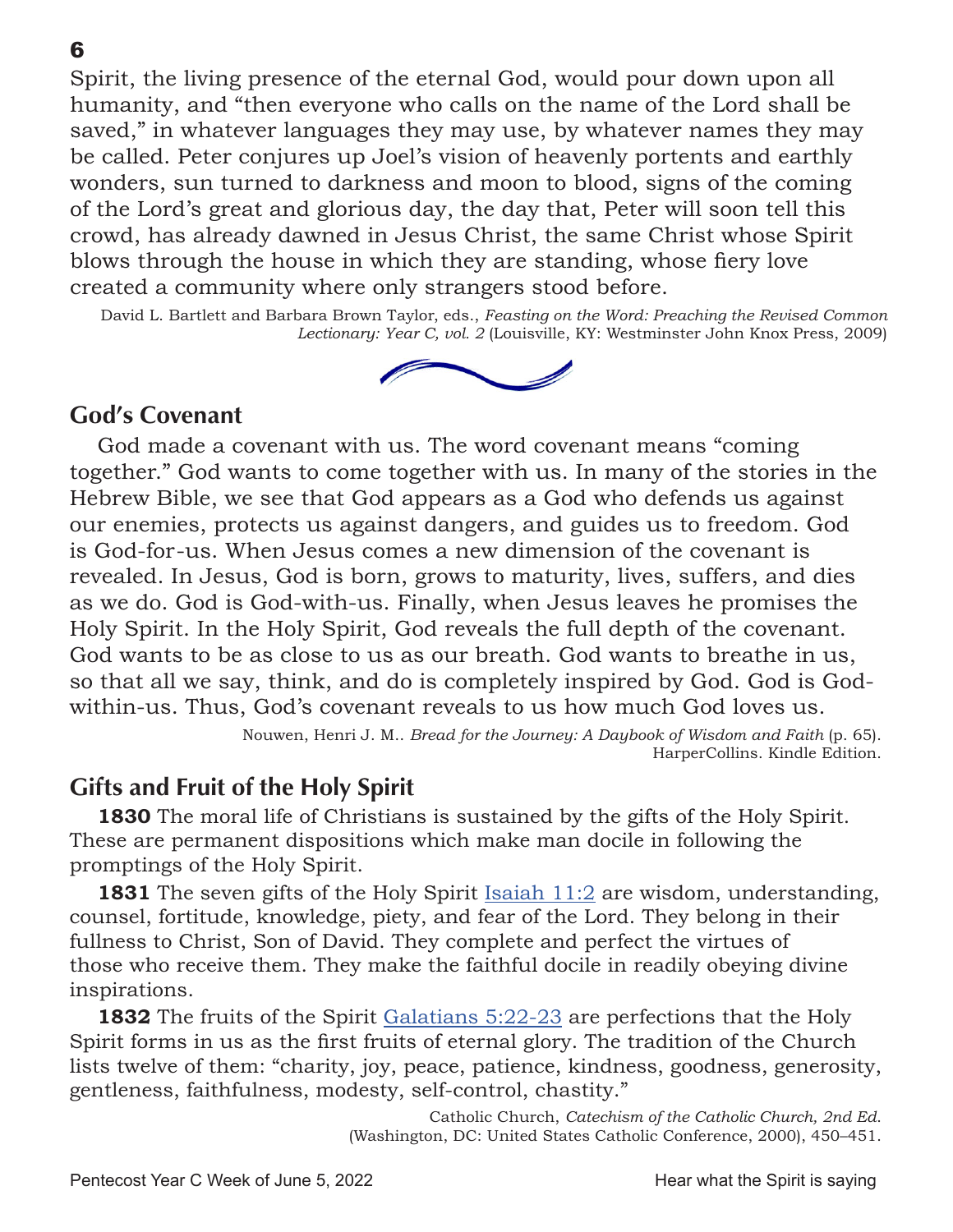# Spiritual Day Hike

In the landscape where Spirit & World intersect



## This Week's Holy Women and Men (Witnesses to inspire us)

*Commemorations in the Episcopal Church are listed in the Book of Common Prayer (BCP), in Lesser Feasts and Fasts (LFF), and in a Great Cloud of Witnesses (GCoW). Here are the Holy Women and Men remembered this week:*

- Jun 5 Day [of Pentecost](http://edgeofenclosure.org/pentecostabc.html) *BCP*
- Jun 5.......[Boniface,](https://holywomenholymen.wordpress.com/2016/06/05/jun-5-boniface/) Archbishop of Mainz, Missionary to Germany, & Martyr, 754 GCoW
- Jun 6........[Ini Kopuria,](https://holywomenholymen.wordpress.com/2016/06/06/june-6-ini-kopuria/) Founder of the Melanesian Brotherhood, 1945 *GCoW*
- Jun 7........[The Pioneers of the Episcopal Anglican Church of Brazil](https://standingcommissiononliturgyandmusic.org/?s=pioneers), 1890 *GCoW*
- Jun 8........[Roland Allen,](https://holywomenholymen.wordpress.com/2016/06/08/jun-8-roland-allen/) Mission Strategist, 1947 *GCoW*
- Jun 8........ [Melania the Elder,](https://en.wikipedia.org/wiki/Melania_the_Elder) Monastic, 410 LFF
- Jun 9........[Columba](https://holywomenholymen.wordpress.com/2016/06/09/jun-9-columba/), Abbot of Iona, 597 LFF
- Jun 10...... [Ephrem of Nisibis](https://holywomenholymen.wordpress.com/2016/06/10/jun-10-ephrem-of-edessa/), Deacon and Poet, 373 LFF
- Jun 11...... SAINT BARNABAS THE APOSTLE *BCP*

## First Book of Common Prayer, 1549

*Note: This commemoration is usually observed on a weekday following the day of Pentecost.*



The first Book of Common Prayer came into use on the Day of Pentecost, June 9, 1549, in the second year of the reign of King Edward VI. From it have descended all subsequent editions and revisions of the Book in the Churches of the Anglican Communion.

Though prepared by a commission of learned bishops and priests, the format, substance, and style of the Prayer Book were primarily the work of Thomas Cranmer, Archbishop of Canterbury, 1533–1556. The principal sources employed in its compilation were the medieval Latin service books of the Use of Sarum (Salisbury), with enrichments from the Greek liturgies, certain ancient Gallican rites, the vernacular German forms prepared by Luther, and a revised Latin liturgy of the reforming Archbishop Hermann of Cologne.

The Psalter and other biblical passages were drawn from the English "Great Bible" authorized by King Henry VIII in 1539, and the Litany was taken from the English form issued as early as 1544.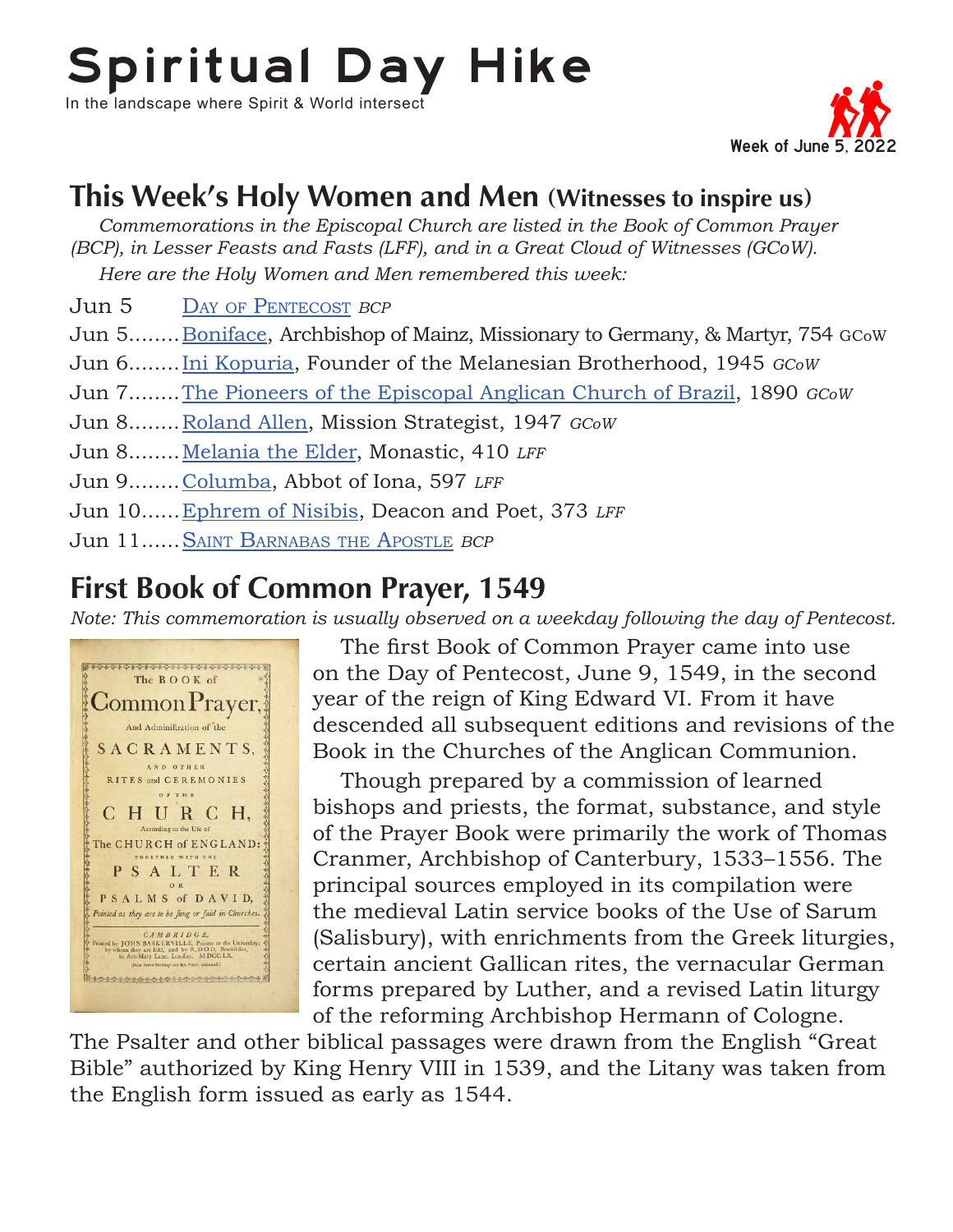The originality of the Prayer Book, apart from the felicitous translations and paraphrases of the old Latin forms, lay in its simplification of the complicated liturgical usages of the medieval Church, so that it was suitable for use by the laity as well as by the clergy. The Book thus became both a manual of common worship for Anglicans and a primary resource for their personal spirituality.

*A Great Cloud of Witnesses, 2018*

## From the mountain top: Our Book of Common Prayer

The Book of Common Prayer owes its character above all to one man: Thomas Cranmer, Archbishop of Canterbury from 1533 to 1556. While the liturgy of the Prayer Book is sometimes described as `timeless', it is in fact rooted firmly in the time of the Reformation and in Cranmer's personal views and character. Other people contributed material to the Prayer Books of 1549 and 1552, and there were substantial and important revisions later, especially in the book of 1662. But the overall character of the Book of Common Prayer as shaped by Cranmer remained, and to a large extent shapes Anglican devotion to the present day.

> Charles Hefling; Cynthia Shattuck. *The Oxford Guide to the Book of Common Prayer A Worldwide Survey* (p. 21). Kindle Edition.

In many ways, the Book of Common Prayer defines and sets forth the faith and teachings of the Episcopal Church. Instead of spelling out our doctrines in a formal teaching document, we Episcopalians prefer to pray our way to belief. This way of moving from prayer to belief and back again is expressed in a Latin phrase, *lex orandi, lex credendi*—the law of prayer is the law of belief. In other words, our praying shapes our believing and our believing shapes our prayer.

Black, Vicki K.. *Welcome to the Book of Common Prayer* (Welcome to the Episcopal Church Series) . Church Publishing Inc.. Kindle Edition, Location 128.

It is not easy to define an Episcopalian. Yet, in spite of all our differences, we have one outstanding characteristic: We are a prayer book people.

> John H. Westerhoff. *Living Faithfully as a Prayer Book People* (Kindle Locations 44-45). Church Publishing Inc.. Kindle Edition.

Fundamentally, Anglicans (that includes us Episcopalians) are Christians who worship according to some authorized edition of a Book of Common Prayer and are in communion with the See of Canterbury in England. Our primary identity is as a community of practice. That is, we are bound together by our liturgy rather than by doctrinal propositions, moral absolutes, or social organization. Orthodoxy for us is right worship more than right belief. Our life of prayer shapes our beliefs, attitudes, and behaviors.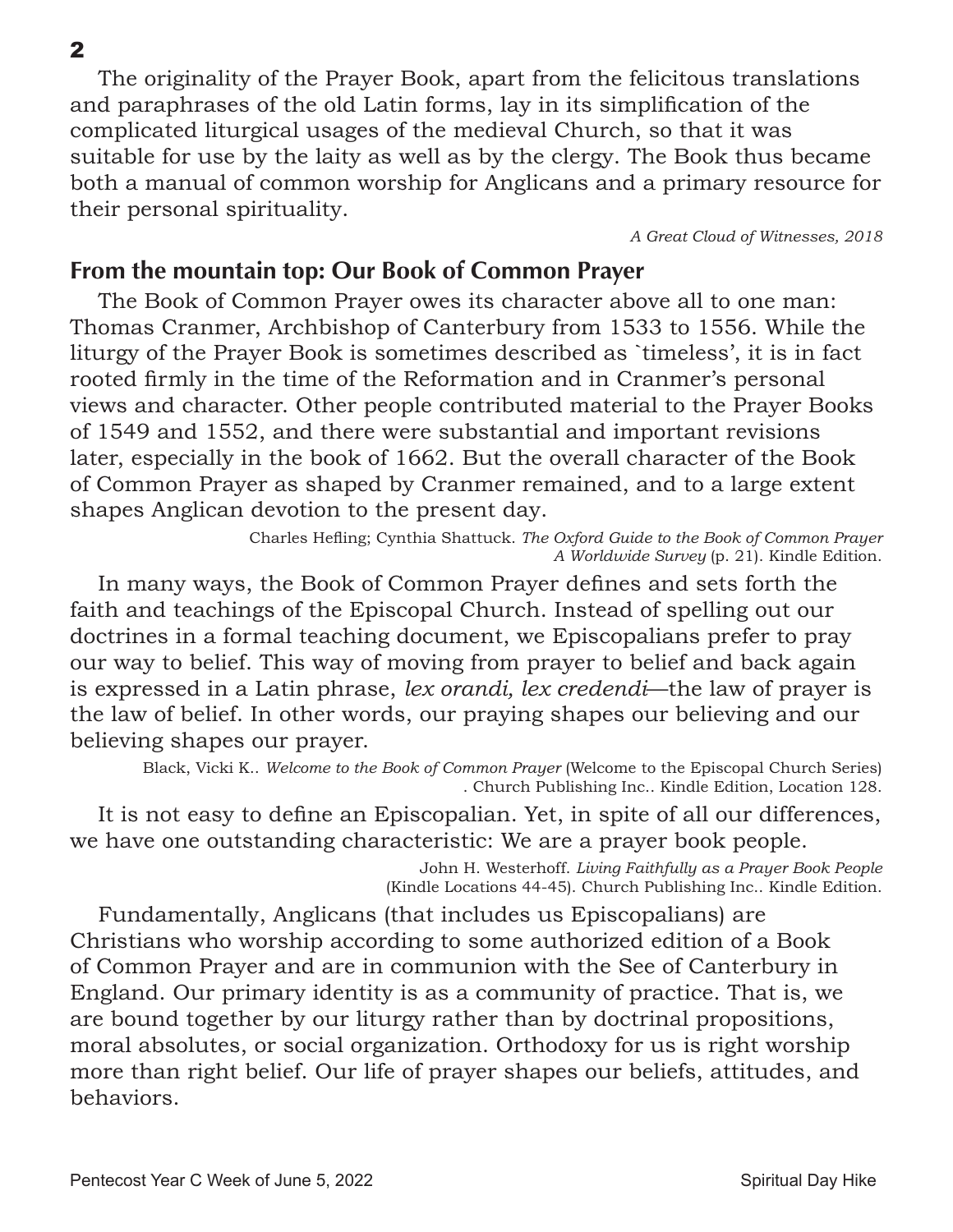To answer what we believe about the Christian life of faith, we turn to our prayer book and engage in a process of interpreting its content.

> John H. Westerhoff. *Living Faithfully as a Prayer Book People*  (Kindle Locations 52-56). Church Publishing Inc.. Kindle Edition.

Our Episcopal/Anglican understanding of being a prayer book people developed over time. As such, it is the story of our continuing struggles to maintain unity amid diversity, to be fully catholic and fully Protestant, and to be grounded in a historic past and yet relevant to an ever-changing present context.

> John H. Westerhoff. *Living Faithfully as a Prayer Book People*  (Kindle Locations 192-194). Church Publishing Inc.. Kindle Edition.

The 1662 Book of Common Prayer is unique among the worship books of Christendom in having become the touchstone for the ethos and even, for hundreds of years, the unity of a whole church. It is less the expression of a fixed doctrinal consensus, though it takes for granted a number of clear theological positions; more the creation of a doctrinal and devotional climate. As such it has also helped to shape a long literary tradition in the English language; not many liturgical texts can still provide titles for detective stories.

But it has also been the template and the inspiration for many other essays in the composing of liturgy in local languages. Even in the Englishspeaking world before 1900, it had undergone reconceiving and revision. Despite attempts to treat it as a sort of unmoving polestar in the Anglican firmament, its fate has been varied, and its power has depended less on a uniform adherence to its text than on its status as a model of composition and the definer of an Anglican 'common sense'.

> Archbishop Rowan Williams in Charles Hefling; Cynthia Shattuck. *The Oxford Guide to the Book of Common Prayer A Worldwide Survey* (p. xiii). Kindle Edition. University Press, 2005), 160.

## June 8: Melania the Elder, Monastic, 410

Melania was a part of the first generation of Roman aristocrats who were expected to embrace Christianity and lived to see it become the official religion of the Empire. She was born in 341 in Spain and moved to Rome following her marriage, where she was widowed at the age of 22. Only one of her children, a son, survived her and she gave him into the care of a guardian so that she might pursue a monastic vocation.

Leaving Rome, she went to Alexandria where she used her fortune to support monastics, teachers, and pilgrims. While in Egypt, Melania studied asceticism and theology with the great desert fathers. During a purge of the monasteries by the Arian bishop of Alexandria, Melania traveled to Palestine where she would spend the majority of her life.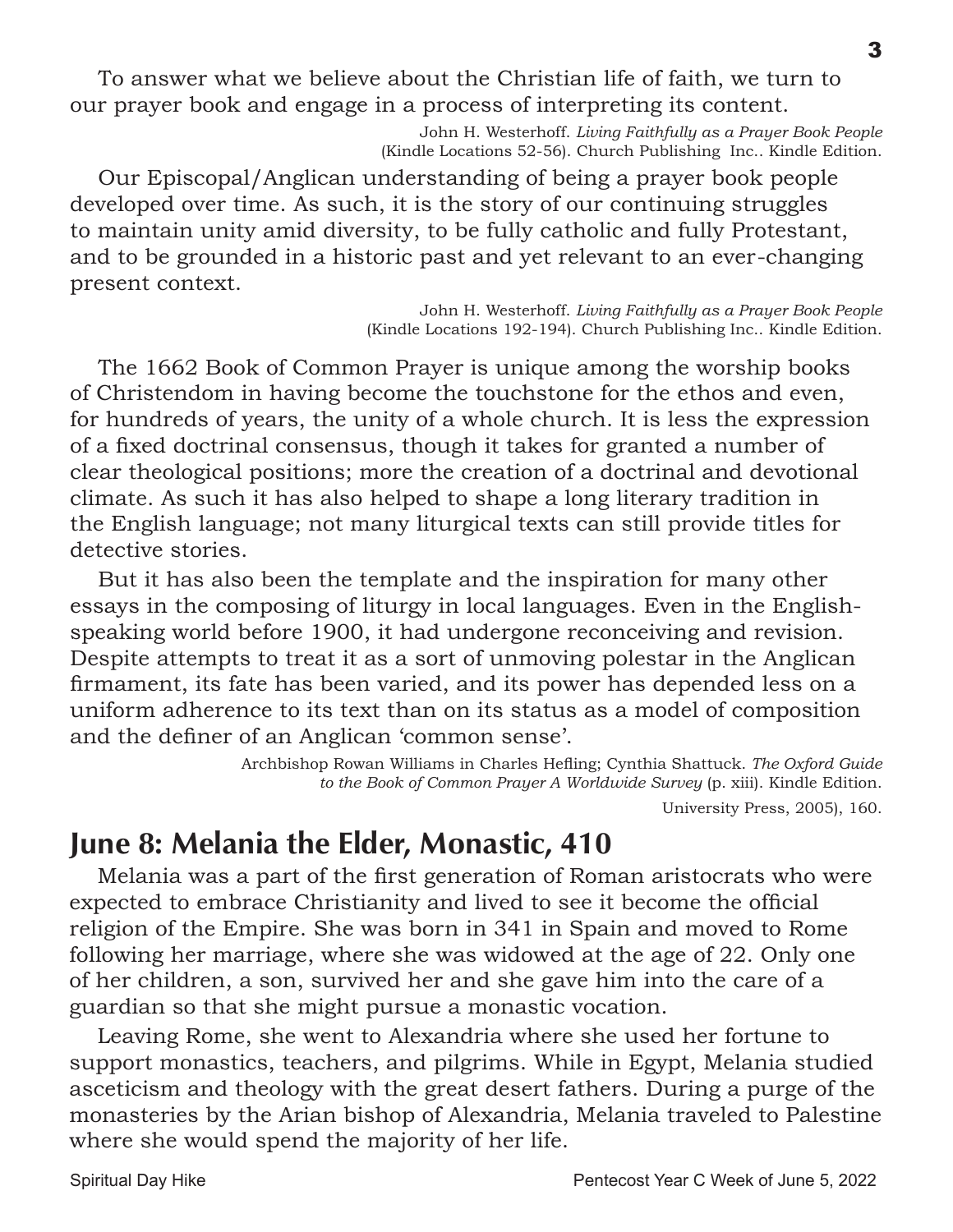Arriving in Jerusalem sometime after 372, she founded two monasteries on the Mount of Olives. These communities practiced lavish hospitality for the many pilgrims who came to the sites of Christ's passion and resurrection – all paid for by Melania. Her work of hospitality was especially significant for the many women making pilgrimage: the roads were not a safe place for travelers, and women were particularly vulnerable.

In an era when aristocratic Roman widows were expected to embrace the virtues of modesty and reserve, Melania was theologically outspoken and never shied away from expressing her passion for asceticism. She promoted theological tolerance and the unity of Christianity. A committed scholar, she studied the works of Origen, Basil the Great, and Gregory of Nazianzus. She was a teacher and spiritual director to many of the most prominent theologians and spiritual writers of her day, most notably Evagrius, whom she counseled through a spiritual crisis and then clothed as a monk. His *Letter to Melania* is one of his most profound works of ascetical and mystical theology.

Late in her life, on a visit to Rome to see her son, she inspired his daughter, also named Melania, to embrace the religious life. Known as Melania the Younger, she also became a monastic and followed her grandmother back to Jerusalem. Melania the Elder entered into eternal life in 410.

*Lesser Feasts and Fasts, 2018*

#### *Collect for the Commemoration*

Most High and Merciful God, who called your servant Melania to forsake earthly comforts in order to devote herself to studying the scriptures and to welcoming the poor; instruct us in the ways of poverty and the grace of hospitality, that we might comfort those who have no place to rest and teach the way of your love; through Jesus Christ our Lord. Amen.

## June 11: Saint Barnabas, Apostle

"Joseph, a Levite born in Cyprus, whom the apostles called Barnabas (which means son of encouragement), sold a field he owned, brought the money, and turned it over to the apostles" (Acts 4:36–37). This first reference in the New Testament to Barnabas introduces one whose missionary efforts would cause him to be called, like the Twelve, an apostle.

As a Jew of the diaspora, Barnabas had much in common with Paul. When Paul came to Jerusalem after his conversion, the disciples were afraid to receive him. It was Barnabas who brought Paul to the apostles, and declared to them how, on the road to Damascus, Paul had seen the Lord, and had preached boldly in the name of Jesus (Acts 9:27). Later, Barnabas, having settled in Antioch, sent for Paul to join him in leading the Christian church in that city.

Barnabas and Paul were sent by the disciples in Antioch to carry famine relief to the church in Jerusalem. Upon their return, the church in Antioch sent them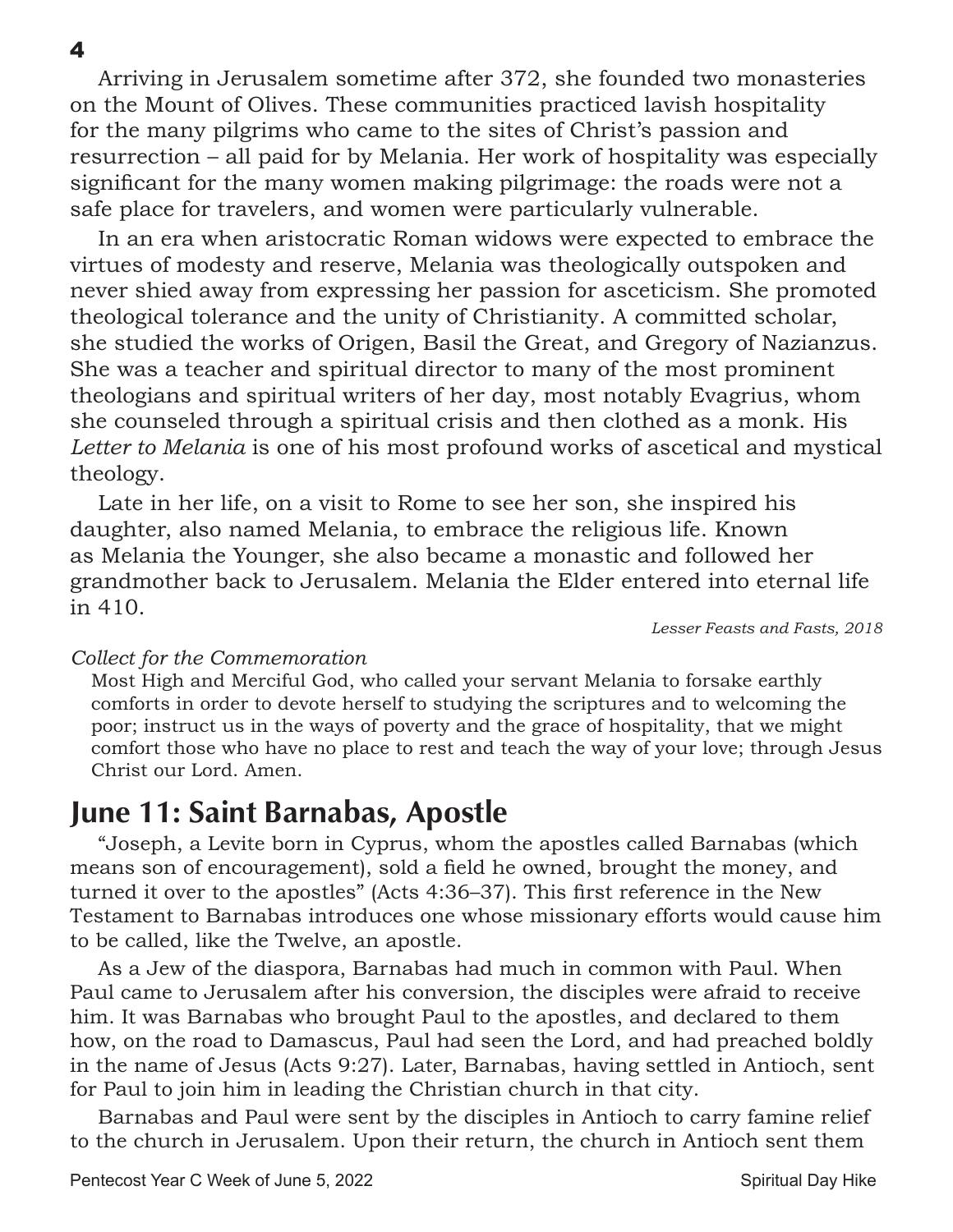on their first missionary journey beginning at Cyprus. At Lystra in Asia Minor, the people took them to be gods, supposing the eloquent Paul to be Mercury, the messenger of the gods, and Barnabas to be Jupiter, the chief of the gods, a testimony to the commanding presence of Barnabas.

The association of Barnabas and Paul was broken, after their journey, by a disagreement about Mark, who had left the mission to return to Jerusalem. After attending the Council of Jerusalem with Barnabas, Paul made a return visit to the churches that he and Barnabas had founded in Asia Minor. Barnabas and Mark went to Cyprus, where Barnabas is traditionally honored as the founder of the church. Tradition has it that he was martyred at Salamis in Cyprus.

*Lesser Feasts and Fasts, 2018*

**Barnabas, St.** A Jewish Levite of Cyprus who became one of the earliest Christian disciples at Jerusalem. Along with St Paul, he is called an Apostle (Acts 14:14). His original name was Joseph, but he was 'surnamed Barnabas by the Apostles', the word 'Barnabas' being interpreted by St Luke as 'son of consolation' (υἱὸς παρακλήσεως, Acts 4:36). It was he who introduced Paul, perhaps an acquaintance of long standing, to the Apostles after his conversion (Acts 9:27), and was sent by them to inquire into the situation at Antioch, where Christianity was being preached to Gentiles on a new scale (11:22 ff.). Having approved, he fetched Paul from Tarsus to help him in the first 'missionary journey' which followed (Acts 13 and 14), beginning with Cyprus. Indeed, in this he was originally the leader, though Paul very soon became the more prominent. At the so-called council at Jerusalem (Acts 15) he defended the claims of the Gentile Christians, and after it returned to Antioch with Paul (15:30). Owing to a dispute with Paul over John Mark, 'they parted asunder one from the other' (15:39), and Barnabas sailed for Cyprus. He probably continued to travel widely, as later Paul mentions him as if he were known to the Galatians (Gal. 2:1, 2:13), the Corinthians (1 Cor. 9:6), and possibly the Colossians (Col. 4:10). He is the traditional founder of the Cypriot Church, and legend asserts that he was martyred at Salamis in AD 61. Acc. to another tradition he was one the seventy of Lk. 10:1, and to a third the founder of the Church of Milan and its first bishop. Tertullian attributes to his authorship the Ep. to the Hebrews. Feast day, 11 June.

> F. L. Cross and Elizabeth A. Livingstone, eds., *The Oxford Dictionary of the Christian Church* (Oxford; New York: Oxford



Saint Barnabas is the patron saint of Cyprus, Antioch, against hail storms, and invoked as a peacemaker. Source: [Catholic Online](https://www.catholic.org/saints/saint.php?saint_id=211)

Symbols associated with Saint Barnabas: A staff in one hand and an open book in the other; or a rake. Source E. Cobham Brewer, ed., *Dictionary of Phrase and Fable* (London; Paris; Melbourne: Cassell and Company, Limited, 1895), 1199.